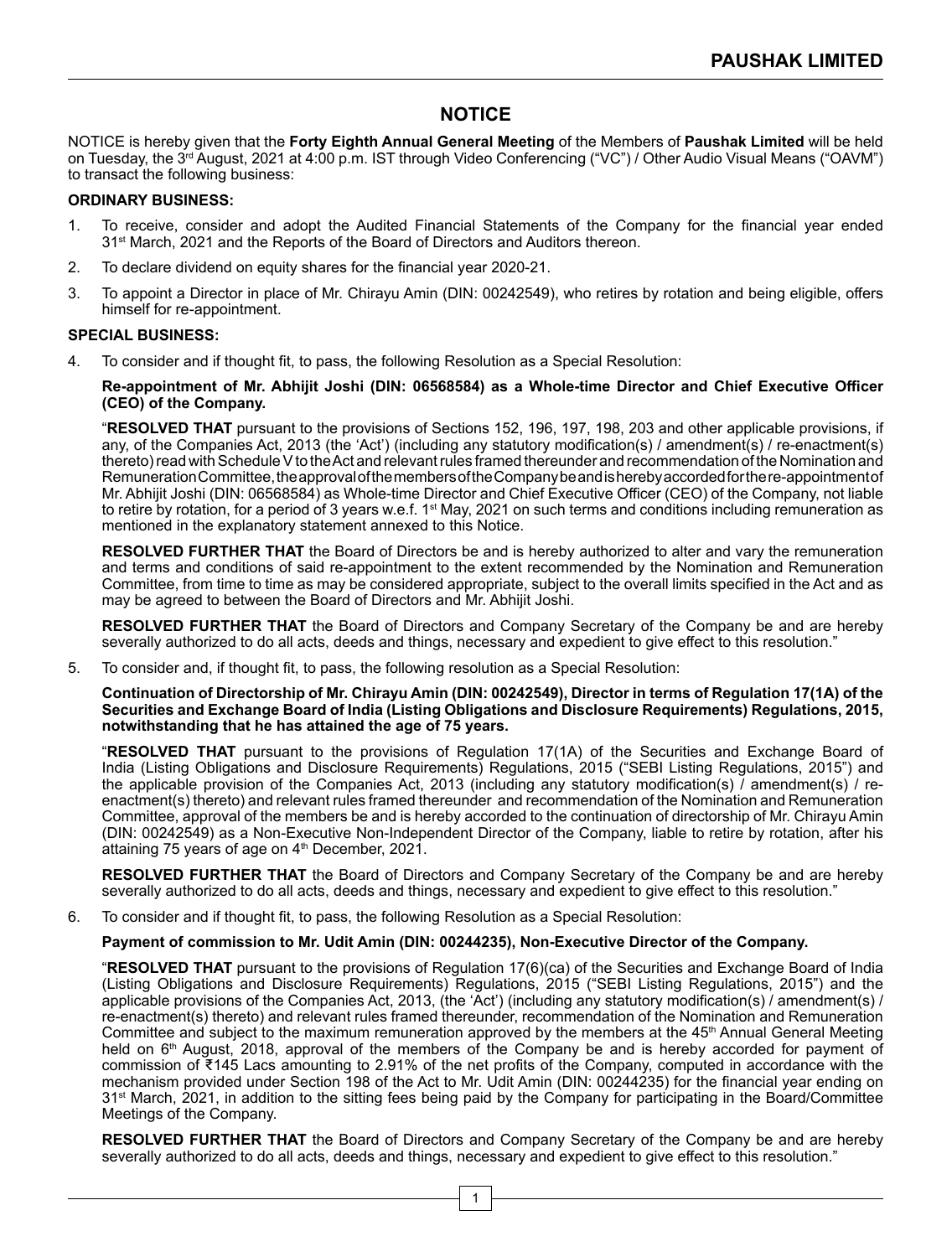7. To consider and if thought fit, to pass, the following Resolution as an Ordinary Resolution:

# **Ratification of Remuneration to the Cost Auditor for the financial year 2021-22:**

"**RESOLVED THAT** pursuant to the provisions of Section 148 and other applicable provisions, if any, of the Companies Act, 2013 (the "Act") (including any statutory modification(s) / amendment(s) / re-enactment thereof) read with relevant rules framed thereunder, the remuneration payable to M/s. Santosh Jejurkar & Associates, Cost Accountants having Firm Registration No.102697 appointed by the Board of Directors of the Company to conduct the audit of the cost records of the Company for the financial year 2021-22 amounting to ₹0.36 Lacs plus applicable taxes, travelling and other out-of-pocket expenses incurred by them in connection with the aforesaid audit, be and is hereby ratified and confirmed."

# **NOTES:**

- 1. In view of the COVID-19 pandemic, the Ministry of Corporate Affairs ("MCA") has vide its General Circular No. 20/2020 dated 5<sup>th</sup> May, 2020 read with General Circular No. 14/2020 dated 8<sup>th</sup> April, 2020, General Circular No. 17/2020 dated 13<sup>th</sup> April, 2020 and General Circular No. 02/2021 dated 13<sup>th</sup> January, 2021 (collectively referred to as "MCA Circulars") permitted the holding of the Annual General Meeting ("AGM") through VC / OAVM, without the physical presence of the members at a common venue. In compliance with the provisions of the Companies Act, 2013 (the "Act"), Securities and Exchange Board of India (Listing Obligations and Disclosure Requirements) Regulations, 2015 ("SEBI Listing Regulations, 2015") and MCA Circulars, the AGM of the Company will be held through VC / OAVM.
- 2. Since this AGM is being held through VC / OAVM, pursuant to MCA Circulars, physical attendance of the Members has been dispensed with. **Accordingly, the facility for appointment of proxies by the Members will not be available for the AGM. Hence the Proxy Form, Attendance Slip and Route Map are not annexed to this Notice**.
- 3. In compliance with the aforesaid MCA Circulars and Securities and Exchange Board of India ("SEBI") Circular No. SEBI/ HO/CFD/CMD1/CIR/P/2020/79 dated 12th May, 2020 read with SEBI Circular No. SEBI/HO/CFD/CMD2/CIR/P/2021/11 dated 15<sup>th</sup> January, 2021, Notice of the AGM along with the Annual Report is being sent only through electronic mode to those Members whose email addresses are registered with the Company / Depositories. Members may note that the Notice and Annual Report will also be available on the Company's website www.paushak.com, website of stock exchange i.e. BSE Limited at www.bseindia.com and website of National Securities Depository Limited ("NSDL") at www.evoting.nsdl.com
- 4. Members attending the AGM through VC / OAVM shall be counted for the purpose of reckoning the quorum under Section 103 of the Act.
- 5. The explanatory statement and the resolution for the agenda item at sr. no. 4 shall also be treated as compliance with the requirement of Section 190 of the Act.
- 6. The details of the Directors seeking re-appointment at the AGM pursuant to the provisions of Regulation 36(3) of the SEBI Listing Regulations, 2015, para 1.2.5 of the Secretarial Standards on General Meetings (SS-2) and other applicable provisions are provided in Annexure - A to this Notice.
- 7. All documents referred to in the Notice will also be available electronically for inspection without any fee by the Members from the date of circulation of this Notice up to the date of AGM. Members seeking to inspect such documents can send a request from their registered Email Id mentioning their name, DP ID and Client ID / Folio No., PAN, Mobile No. to the Company at investors@paushak.com
- 8. The Register of Members and the Share Transfer Books of the Company will remain closed from 28<sup>th</sup> July, 2021 to 3<sup>rd</sup> August, 2021 (both days inclusive), for the purpose of payment of dividend.
- 9. The dividend when sanctioned will be made payable on or before  $7<sup>th</sup>$  August, 2021, electronically through various online transfer modes to those members who have updated their bank account details. For members who have not updated their bank account details, dividend warrants / demand drafts / cheques will be despatched to the registered addresses. To avoid delay in receiving the dividend, members are requested to update their bank details by following the process mentioned at point no.14.
- 10. In accordance with the prevailing provisions of the Income Tax Act, 1961, the Company would be required to deduct tax at source (TDS) at the prescribed rates on the dividend paid to its shareholders after 1<sup>st</sup> April, 2020. The TDS rate would vary depending on the residential status of the shareholder and the documents submitted by them and accepted by the Company. Therefore, the members are requested to update their PAN to avoid deduction of tax at higher rate by complying with the process mentioned hereunder at point no.14.

Members are requested to visit the website of Company's Registrar & Share Transfer Agent, Link Intime India Pvt. Limited ("LIIPL") and upload applicable documents such as Form 15G/15H, documents u/s. 196, 197A, FPI Registration Certificate, Tax Residency Certificate, Lower Tax Certificate at https://web.linkintime.co.in/ formsreg/submission-of-form-15g-15h.html in order to enable the Company to determine the appropriate TDS / withholding tax rate applicable.

2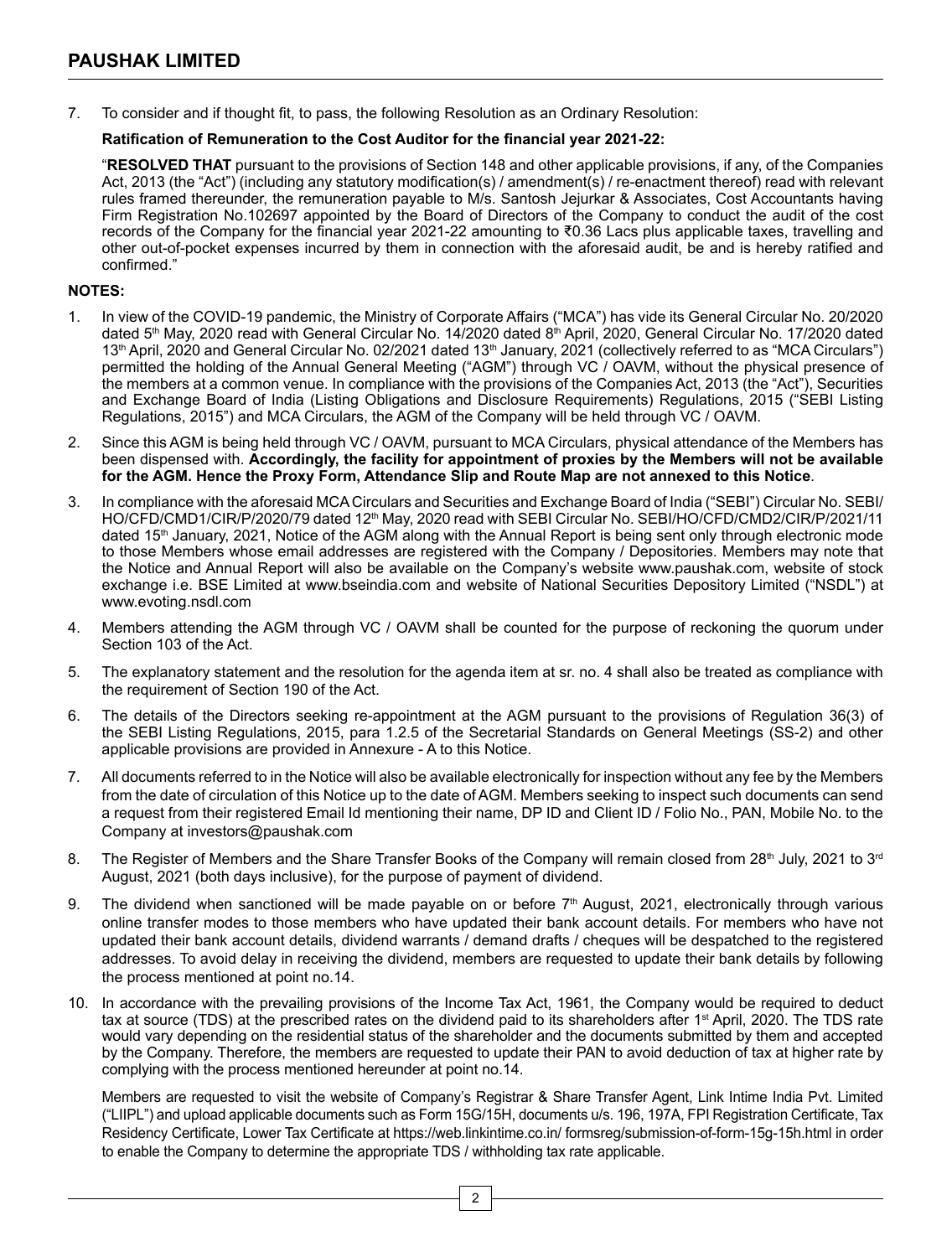11. As per the provisions of Section 125 of the Act read with Investor Education and Protection Fund Authority (Accounting, Audit, Transfer and Refund) Rules, 2016 as amended ("IEPF Rules, 2016"), the amount of dividend remaining unpaid or unclaimed for a period of seven years from the date of transfer to Unpaid Dividend Account, shall be transferred to the Investor Education and Protection Fund (IEPF), a fund constituted by the Government of India under Section 125 of the Act.

Further, in accordance with the provisions of Section 124(6) of the Act and IEPF Rules, 2016, shares on which dividend has not been paid or claimed for seven consecutive years or more, are liable to be transferred to IEPF Suspense Account.

Members who have not claimed dividend for previous year(s) are requested to claim the same by approaching the Company or LIIPL.

The due dates for transfer of unclaimed / unpaid dividend to IEPF are as under:

| Date of Declaration of Dividend | <b>Dividend for Financial Year</b> | Proposed Month and<br>Year of<br><b>Transfer to IEPF</b> |
|---------------------------------|------------------------------------|----------------------------------------------------------|
| 7 <sup>th</sup> August, 2014    | 2013-14                            | September, 2021                                          |
| 13 <sup>th</sup> August, 2015   | 2014-15                            | September, 2022                                          |
| 11 <sup>th</sup> August, 2016   | 2015-16                            | September, 2023                                          |
| 2 <sup>nd</sup> August, 2017    | 2016-17                            | September, 2024                                          |
| 6 <sup>th</sup> August, 2018    | 2017-18                            | September, 2025                                          |
| 7 <sup>th</sup> August, 2019    | 2018-19                            | September, 2026                                          |
| 4 <sup>th</sup> August, 2020    | 2019-20                            | September, 2027                                          |

- 12. All the work related to share registry in terms of both physical and electronic are being conducted by LIIPL, B-102 & 103, Shangrila Complex, First Floor, Opp. HDFC Bank, Near Radhakrishna Char Rasta, Akota, Vadodara – 390 020 Tel: +91 265 6136000 I 2356573, Email ID: vadodara@linkintime.co.in. The Shareholders are requested to send their communication to the aforesaid address.
- 13. Additionally, the Company has designated an exclusive Email ID: investors@paushak.com for redressal of Shareholders'/ Investors' complaints/ grievances. In case you have any queries, complaints or grievances, then please write to us at the above mentioned e-mail ID.
- 14. Process for registration of Email ID for obtaining Annual Report, User ID and password for e-voting and updation of PAN and bank account mandate for receipt of dividend:
	- i. In case shares are held in physical mode, members are requested to visit on the website of LIIPL at https://linkintime.co.in/EmailReg/Email\_Register.html and upload the documents required therein.
	- ii. In case shares are held in demat mode, members are requested to update Email ID, PAN and bank account details either with their respective Depository Participants or by visiting on the web-link as mentioned at (i) above.

#### 15. **Voting through Electronic Means and Declaration of Results:**

Pursuant to the provisions of Section 108 of the Act read with Rule 20 of the Companies (Management and Administration) Rules, 2014 and Regulation 44 of the SEBI Listing Regulations, 2015 and in terms of SEBI Circular No. SEBI/HO/CFD/CMD/ CIR/P/2020/242 dated 9<sup>th</sup> December, 2020 in relation to e-Voting facility provided by Listed Companies, the Company is pleased to provide its members the facility of casting votes electronically ("remote e-voting"), through the e-voting services provided by NSDL on all the resolutions set forth in this Notice.

 Mr. Chirayu Amin, Chairman of the Company and in his absence Mr. Abhijit Joshi, Whole-time Director & CEO or Mr. Udit Amin, Director of the Company, will declare the voting results based on the Scrutinizer's report. The e-voting results along with Scrutinizer's report will be displayed on the:

- (i) Notice Board of the Company at its Registered Office;
- (ii) Company's website www.paushak.com;
- (iii) NSDL' website www.evoting.nsdl.com; and
- (iv) Stock exchange' website www.bseindia.com

#### **The instructions for casting your vote electronically are as under:**

i. The remote e-voting period begins on  $31<sup>st</sup>$  July, 2021 (9:00 a.m. IST) and ends on  $2<sup>nd</sup>$  August, 2021 (5:00 p.m. IST). During this period, members of the Company, holding shares either in physical form or in dematerialised form, as at the cut-off date of 27<sup>th</sup> July, 2021 may cast their vote electronically. The remote e-voting module shall be disabled by NSDL for voting thereafter. Members have the option to cast their vote on any of the resolutions using the remote e-voting facility either during the aforesaid voting period or during the AGM.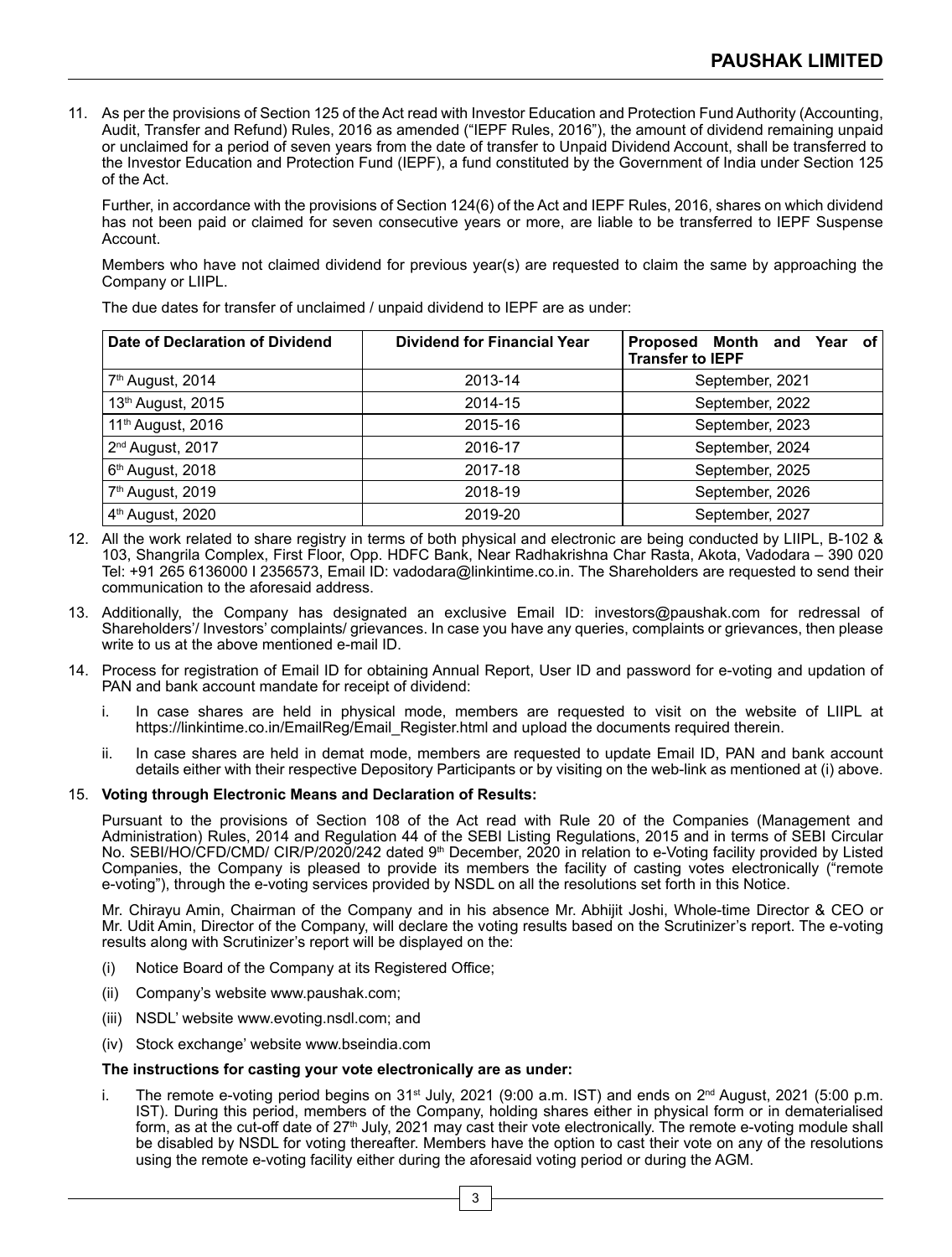Any person holding shares in physical form and non-individual shareholders, who acquires shares of the Company and becomes a member of the Company after sending of the Notice and holding shares as of the cut-off date, may obtain the login ID and password by sending a request at evoting@nsdl.co.in. However, if he / she is already registered with NSDL for remote e-voting then he /she can use his / her existing User ID and password for casting the vote.

In case of Individual shareholders holding securities in demat mode and who acquires shares of the Company and becomes a member of the Company after sending of the Notice and holding shares as of the cut-off date may follow steps mentioned below under "**Login method for remote e-voting and joining virtual meeting for Individual shareholders holding securities in demat mode."**

- $ii.$  The members who have cast their vote by remote e-voting prior to the AGM may also attend / participate in the AGM through VC / OAVM but shall not be entitled to cast their vote again.
- iii. Those members, who will be present in the AGM through VC / OAVM and have not casted their vote through remote e-voting and are otherwise not barred from doing so, shall be eligible to vote through e-voting facility during the AGM.
- iv. M/s. Samdani Shah & Kabra, Practising Company Secretaries, Vadodara has been appointed as the Scrutinizer to scrutinize the e-voting process in a fair and transparent manner.
- v. The details of the process and manner for remote e-voting and e-voting during the AGM are as under:

# **Step 1: Access to NSDL e-Voting system**

# A **Login method for e-Voting and joining virtual meeting for Individual shareholders holding securities in demat mode:**

Pursuant to SEBI Circular No. SEBI/HO/ CFD/CMD/CIR/P/2020/242 dated 9<sup>th</sup> December, 2020 on e-Voting facility provided by Listed Companies, Individual shareholders holding securities in demat mode are allowed to vote through their demat account maintained with Depositories and Depository Participants. Shareholders are advised to update their mobile number and Email ID in their demat account(s) in order to access e-Voting facility.

| Login method for Individual shareholders holding securities in demat mode is given below: |  |
|-------------------------------------------------------------------------------------------|--|
|                                                                                           |  |

| <b>Type of shareholders</b>                                               | <b>Login Method</b>                                                                                                                                                                                                                                                                                                                                                                                                                                                                                                                                                                                                                                                                                                                                                                                                                                                                                                                                                                                                                                                                                                                                                                                                                                                                                                                                                                                                                                                                                                                                                                                                                                                                                                                                                                                                                                                                                                                                                                                                                                                                            |  |
|---------------------------------------------------------------------------|------------------------------------------------------------------------------------------------------------------------------------------------------------------------------------------------------------------------------------------------------------------------------------------------------------------------------------------------------------------------------------------------------------------------------------------------------------------------------------------------------------------------------------------------------------------------------------------------------------------------------------------------------------------------------------------------------------------------------------------------------------------------------------------------------------------------------------------------------------------------------------------------------------------------------------------------------------------------------------------------------------------------------------------------------------------------------------------------------------------------------------------------------------------------------------------------------------------------------------------------------------------------------------------------------------------------------------------------------------------------------------------------------------------------------------------------------------------------------------------------------------------------------------------------------------------------------------------------------------------------------------------------------------------------------------------------------------------------------------------------------------------------------------------------------------------------------------------------------------------------------------------------------------------------------------------------------------------------------------------------------------------------------------------------------------------------------------------------|--|
| Individual Shareholders<br>holding securities in<br>demat mode with NSDL. | If you are already registered for NSDL IDeAS facility, please visit the e-Services<br>website of NSDL. Open web browser by typing the following URL: https://eservices.<br>nsdl.com/ either on a Personal Computer or on a mobile. Once the home page of<br>e-Services is launched, click on the " <b>Beneficial Owner</b> " icon under "Login" which is<br>available under "IDeAS" section. A new screen will open. You will have to enter your<br>User ID and Password. After successful authentication, you will be able to see e-Voting<br>services. Click on "Access to e-Voting" under e-Voting services and you will be able<br>to see e-Voting page. Click on options available against company name or e-Voting<br><b>service provider - NSDL</b> and you will be re-directed to NSDL e-Voting website for<br>casting your vote during the remote e-Voting period or joining virtual AGM & voting<br>during the meeting.<br>2. If the user is not registered for IDeAS e-Services, option to register is available at<br>https://eservices.nsdl.com. Select "Register Online for IDeAS" Portal or click at<br>https://eservices.nsdl.com/SecureWeb/IdeasDirectReq.jsp<br>3. Visit the e-Voting website of NSDL. Open web browser by typing the following<br>URL: https://www.evoting.nsdl.com/ either on a Personal Computer or on a mobile.<br>Once the home page of e-Voting system is launched, click on the icon "Login" which is<br>available under 'Shareholder/ Member' section. A new screen will open. You will have<br>to enter your User ID (i.e. your sixteen digit demat account number held with NSDL),<br>Password/OTP and a Verification Code as shown on the screen. After successful<br>authentication, you will be redirected to NSDL Depository site wherein you can see<br>e-Voting page. Click on options available against company name or e-Voting service<br><b>provider - NSDL</b> and you will be redirected to e-Voting website of NSDL for casting<br>your vote during the remote e-Voting period or joining virtual AGM & voting during the<br>meeting. |  |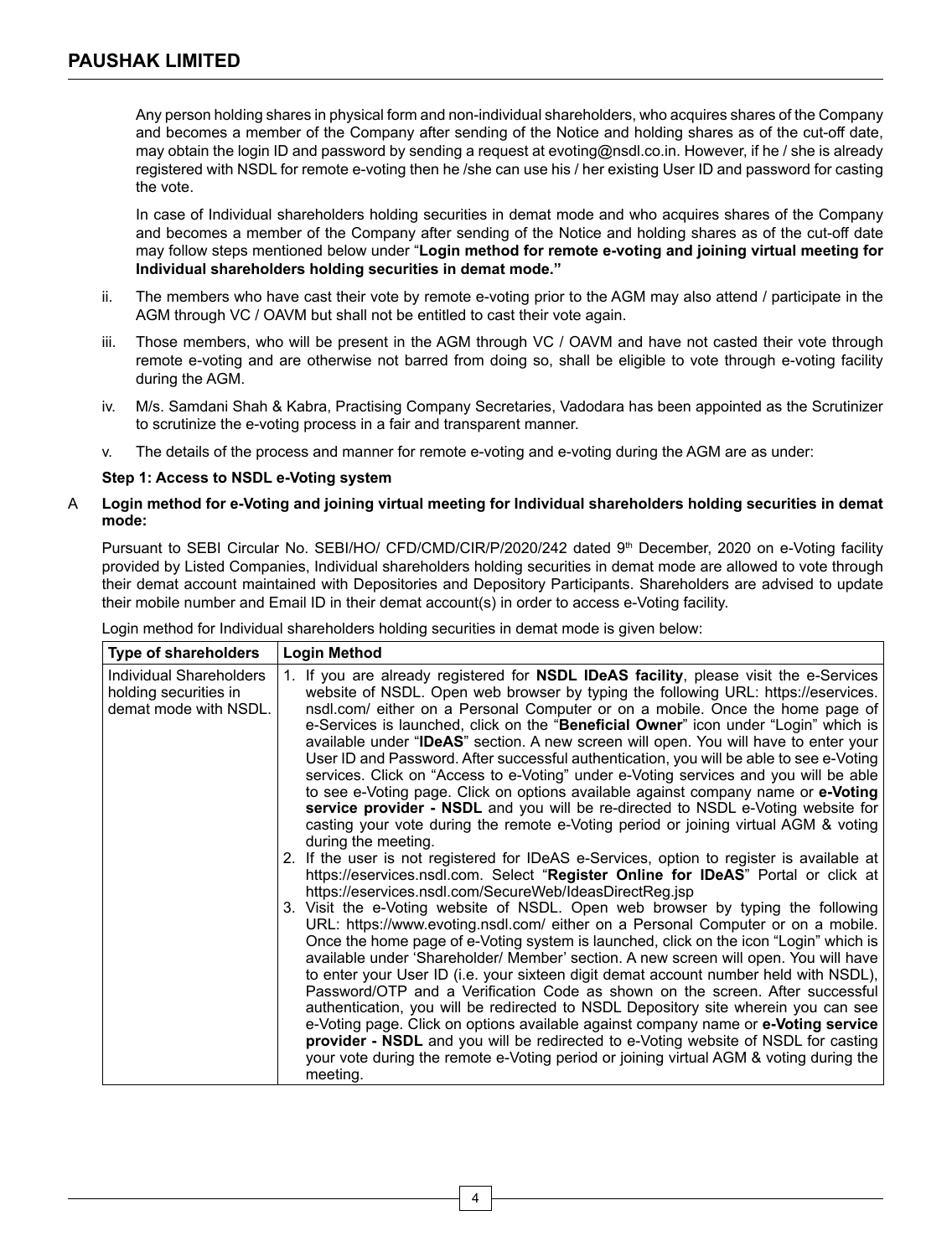| <b>Type of shareholders</b>                                                                                                    | <b>Login Method</b>                                                                                                                                                                                                                                                                                                                                                                                                                                                                                                                                                                                                                                        |
|--------------------------------------------------------------------------------------------------------------------------------|------------------------------------------------------------------------------------------------------------------------------------------------------------------------------------------------------------------------------------------------------------------------------------------------------------------------------------------------------------------------------------------------------------------------------------------------------------------------------------------------------------------------------------------------------------------------------------------------------------------------------------------------------------|
| Individual Shareholders<br>holding securities in<br>demat mode with CDSL                                                       | Existing users who have opted for Easi / Easiest, can login through their user ID and<br>password. Option will be made available to reach e-Voting page without any further<br>authentication. The URL for users to login to Easi / Easiest are https://web.cdslindia.<br>com/myeasi/home/login or www.cdslindia.com and click on New System Myeasi.                                                                                                                                                                                                                                                                                                       |
|                                                                                                                                | 2. After successful login of Easi/Easiest, the user will be also able to see the E Voting<br>Menu. The Menu will have links of e-Voting service provider i.e. NSDL. Click on<br><b>NSDL</b> to cast your vote.                                                                                                                                                                                                                                                                                                                                                                                                                                             |
|                                                                                                                                | 3. If the user is not registered for Easi/Easiest, option to register is available at<br>https://web.cdslindia.com/myeasi/Registration/EasiRegistration                                                                                                                                                                                                                                                                                                                                                                                                                                                                                                    |
|                                                                                                                                | 4. Alternatively, the user can directly access e-Voting page by providing demat Account<br>Number and PAN No. from a link in www.cdslindia.com home page. The system will<br>authenticate the user by sending OTP on registered Mobile & Email as recorded in<br>the demat Account. After successful authentication, user will be provided links for the<br>respective ESP i.e. <b>NSDL</b> where the e-Voting is in progress.                                                                                                                                                                                                                             |
| Individual Shareholders<br>(holding<br>securities<br>ın<br>demat<br>mode)<br>login<br>through their depository<br>participants | You can also login using the login credentials of your demat account through your<br>Depository Participant registered with NSDL/CDSL for e-Voting facility. Once logged-in,<br>you will be able to see e-Voting option. Once you click on e-Voting option, you will be<br>redirected to NSDL/CDSL Depository site after successful authentication, wherein you<br>can see e-Voting feature. Click on options available against company name or e-Voting<br>service provider-NSDL and you will be redirected to e-Voting website of NSDL for casting<br>your vote during the remote e-Voting period or joining virtual AGM & voting during the<br>meeting. |

**Important note:** Members who are unable to retrieve User ID/ Password are advised to use Forget User ID and Forget Password option available at respective websites.

#### **Helpdesk for Individual Shareholders holding securities in demat mode for any technical issues related to login through Depository i.e. NSDL and CDSL.**

| Login type                                    | <b>Helpdesk details</b>                                             |
|-----------------------------------------------|---------------------------------------------------------------------|
| Individual Shareholders holding securities in | Members facing any technical issue in login can contact NSDL        |
| demat mode with NSDL                          | helpdesk by sending a request at evoting@nsdl.co.in or call at toll |
|                                               | free no.: 1800-1020-990 and 1800-224-430                            |
| Individual Shareholders holding securities in | Members facing any technical issue in login can contact CDSL        |
| demat mode with CDSL                          | helpdesk by sending a request at helpdesk evoting@cdslindia.com     |
|                                               | or contact at 022-23058738 or 022-23058542-43                       |

B **Login method for e-Voting and joining virtual meeting for shareholders other than Individual shareholders holding securities in demat mode and shareholders holding securities in physical mode:**

# **How to Log-in to NSDL e-Voting website?**

- 1. Visit the e-Voting website of NSDL. Open web browser by typing the following URL: https://www.evoting.nsdl.com/ either on a personal computer or on a mobile.
- 2. Once the home page of e-Voting system is launched, click on the icon "Login" which is available under 'Shareholder/ Member' section.
- 3. A new screen will open. You will have to enter your User ID, your Password / OTP and a Verification Code as shown on the screen.
- 4. Alternatively, if you are registered for NSDL eservices i.e. IDeAS, you can log-in at https://eservices.nsdl.com/ with your existing IDeAS login. Once you log-in to NSDL e-services after using your log-in credentials, click on e-Voting and you can proceed to Step 2 i.e. Cast your vote electronically.
- 5. Your User ID details are given below :

|   | Manner of holding shares i.e. Demat Your User ID is:<br>(NSDL or CDSL) or Physical |                                                                                                           |
|---|------------------------------------------------------------------------------------|-----------------------------------------------------------------------------------------------------------|
| a |                                                                                    | For Members who hold shares in 8 Character DP ID followed by 8 Digit Client ID                            |
|   | demat account with NSDL.                                                           | For example if your DP ID is IN300*** and Client ID is 12****** then<br>your user ID is IN300***12******. |
| b | For Members who hold shares in                                                     | 16 Digit Beneficiary ID                                                                                   |
|   | demat account with CDSL                                                            | For example if your Beneficiary ID is 12************** then your user<br>ID is 12**************           |
| C |                                                                                    | For Members holding shares in   EVEN Number followed by Folio Number registered with the company          |
|   | Physical Form.                                                                     | For example if EVEN is 101456 and folio number is 001*** then user                                        |
|   |                                                                                    | ID is 101456001***.                                                                                       |
| 5 |                                                                                    |                                                                                                           |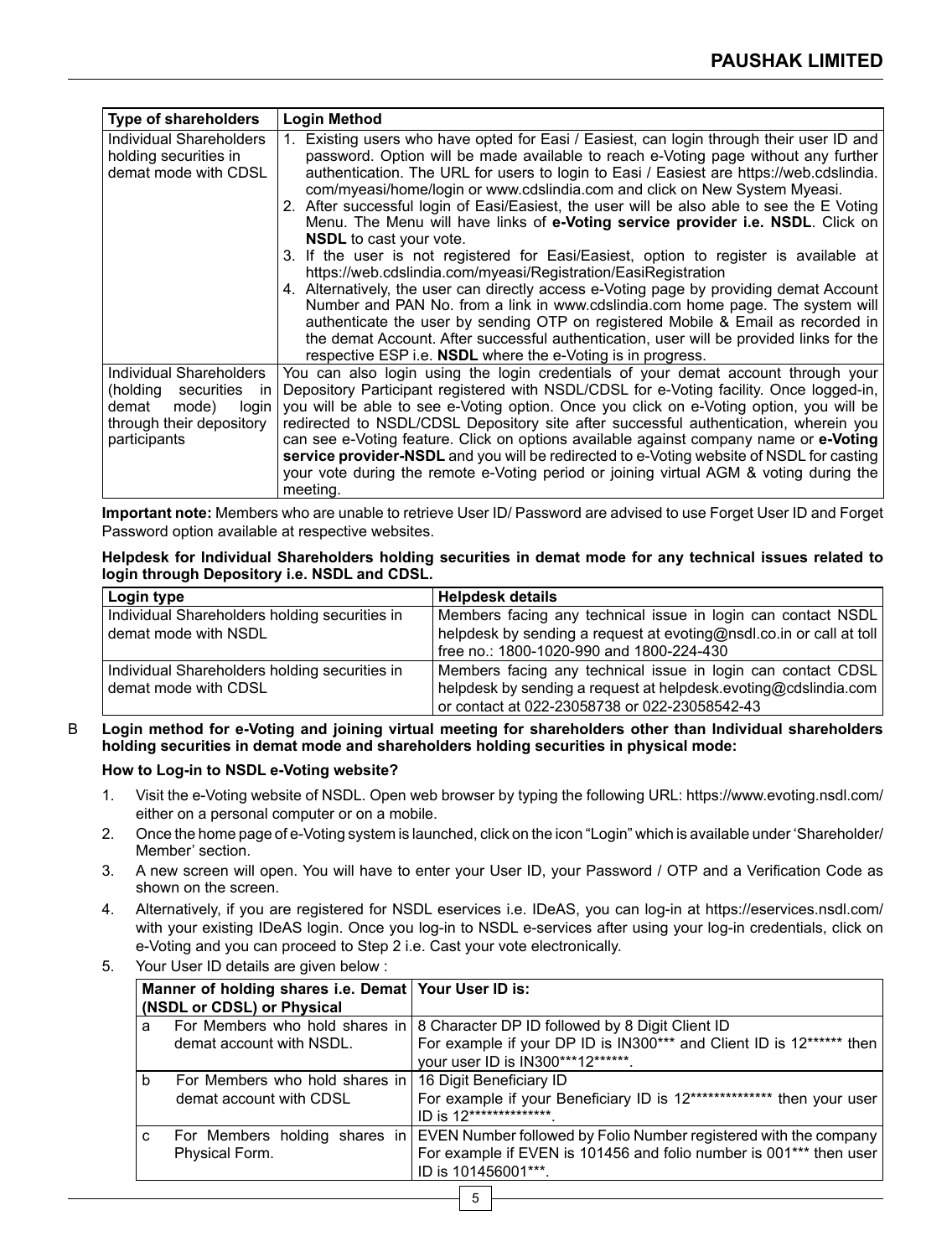- 6. Your password details are given below:
	- a) If you are already registered for e-Voting, then you can use your existing password to login and cast your vote.
	- b) If you are using NSDL e-Voting system for the first time, you will need to retrieve the 'initial password' which was communicated to you. Once you retrieve your 'initial password', you need to enter the 'initial password' and the system will force you to change your password.
	- c) How to retrieve your 'initial password'?
		- (i) If your email ID is registered in your demat account or with the Company, your 'initial password' is communicated to you on your email ID. Trace the email sent to you from NSDL in your mailbox. Open the email and open the attachment i.e. a .pdf file. Open the .pdf file. The password to open the .pdf file is your 8 digit client ID for NSDL account, last 8 digits of client ID for CDSL account or folio number for shares held in physical form. The .pdf file contains your 'User ID' and your 'initial password'.
		- (ii) If your email ID is not registered, please follow steps mentioned below in this Notice.
- 7. If you are unable to retrieve or have not received the "Initial password" or have forgotten your password:
	- a) Click on "**Forgot User Details/Password**?" (If you are holding shares in your demat account with NSDL or CDSL) option available on www.evoting.nsdl.com.
	- b) Click on "**Physical User Reset Password**?" (If you are holding shares in physical mode) option available on www.evoting.nsdl.com.
	- c) If you are still unable to get the password by aforesaid two options, you can send a request at evoting@nsdl.co.in mentioning your demat account number/folio number, your PAN, your name, your registered address and such other documents required by NSDL.
	- d) Members can also use the OTP (One Time Password) based login for casting the votes on the e-Voting system of NSDL.
- 8. After entering your password, tick on Agree to "Terms and Conditions" by selecting on the check box.
- 9. Now, you will have to click on "Login" button.
- 10. After you click on the "Login" button, Home page of e-Voting will open.

## **Step 2: Cast your vote electronically and join virtual meeting on NSDL e-Voting system:**

## **How to cast your vote electronically on NSDL e-Voting system?**

- 1. After successful login at Step 1, you will be able to see all the companies "EVEN" in which you are holding shares and whose voting cycle and General Meeting is in active status.
- 2. Select "**EVEN 116077**" of the Company for which you wish to cast your vote during the remote e-Voting period and casting your vote during the AGM. For joining virtual meeting, you need to click on "VC/OAVM" link placed under "Join General Meeting".
- 3. Now you are ready for e-Voting as the Voting page opens.
- 4. Cast your vote by selecting appropriate options i.e. assent or dissent, verify/modify the number of shares for which you wish to cast your vote and click on "Submit" and also "Confirm" when prompted.
- 5. Upon confirmation, the message "Vote cast successfully" will be displayed and you will receive a confirmation by way of a SMS on your registered mobile number from depository.
- 6. You can also take the printout of the votes cast by you by clicking on the print option on the confirmation page.
- 7. Once you confirm your vote on the resolution, you will not be allowed to modify your vote.

## **General Guidelines for shareholders**

- i) Institutional / Corporate shareholders (i.e. other than individuals, HUF, NRI etc.) are required to send scanned copy (PDF/JPG Format) of the relevant Board Resolution / Authority letter etc. with attested specimen signature of the duly authorised signatory(ies) who are authorised to vote, through their registered Email ID to the Scrutinizer at cssamdani@gmail.com with a copy marked to evoting@nsdl.co.in
- ii) It is strongly recommended not to share your password with any other person and take utmost care to keep your password confidential. Login to the e-voting website will be disabled upon five unsuccessful attempts to key in the correct password. In such an event, you will need to go through the "Forgot User Details/Password?" or "Physical User Reset Password?" option available on www.evoting.nsdl.com to reset the password.
- iii) In case of any queries/grievances connected with e-voting, you may refer the Frequently Asked Questions (FAQs) for Shareholders and e-voting user manual for Shareholders available at the download section of NSDL at www.evoting.nsdl.com or call on toll free no.: 1800-1020-990 and 1800-224-430 or send a request to Ms. Soni Singh at evoting@nsdl.co.in.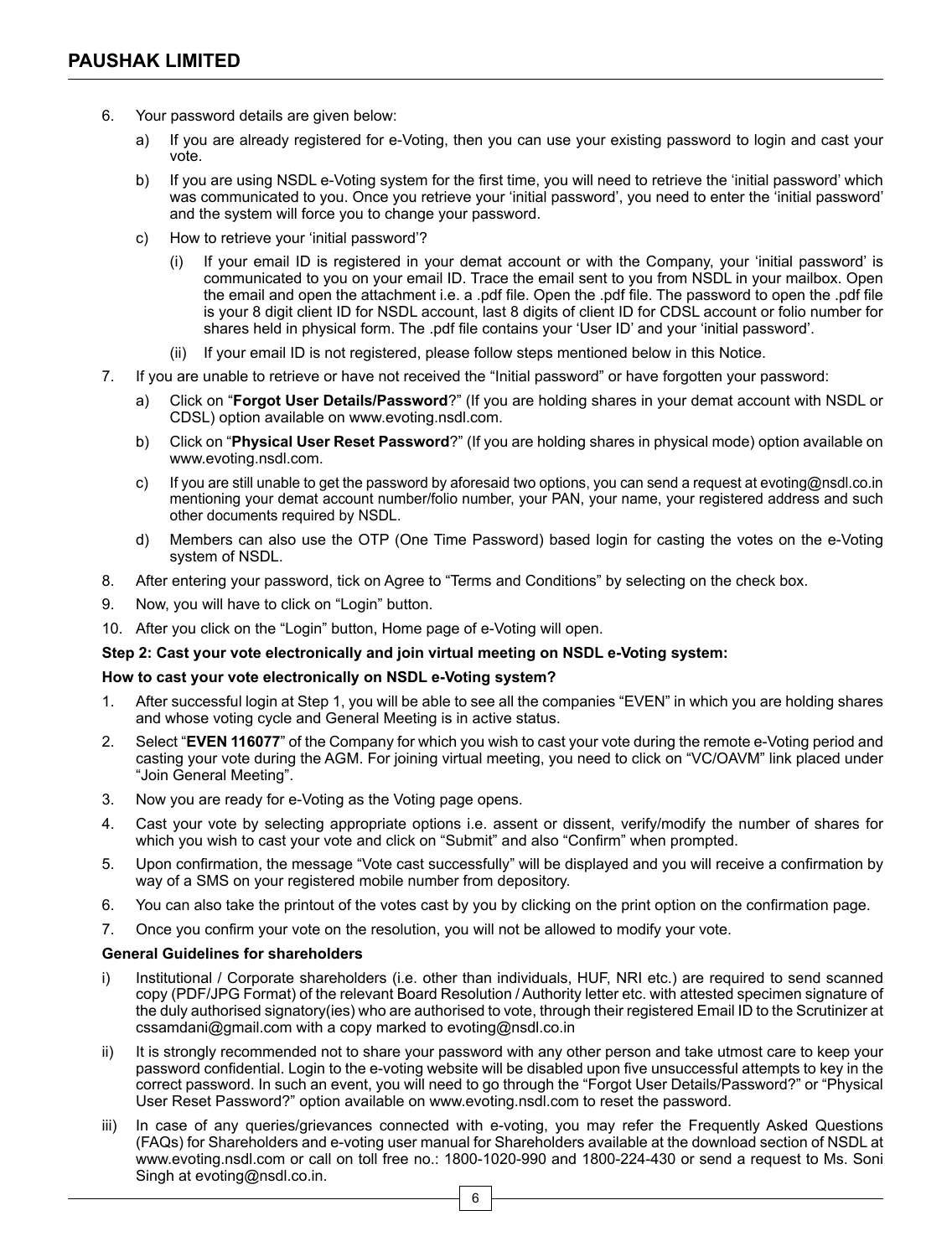## 16. **Instructions for members for attending the AGM through VC / OAVM:**

Members will be able to attend the AGM through VC / OAVM or view the live webcast of the AGM provided by NSDL at https://www.evoting.nsdl.com following the steps mentioned above for access to NSDL e-Voting system. After successful login, you can see link of VC / OAVM placed under Join General Meeting menu against company name. You are requested to click on VC / OAVM link placed under Join General Meeting menu.

 Members who do not have the User ID and password for e-voting or have forgotten the User ID and password may retrieve the same by following the remote e-voting instructions mentioned in this Notice.

- ii) Facility of joining the AGM through VC / OAVM shall open 15 minutes before the time scheduled for the AGM and will be available for members on first come first served basis. Members who would like to express their views or ask questions during the AGM may register themselves as a speaker by sending their request from their registered Email ID mentioning their name, DP ID and Client ID / Folio No., PAN, Mobile No. to the Company at investors@paushak.com from 27<sup>th</sup> July, 2021 to 30<sup>th</sup> July, 2021. Those Members who have registered themselves as a speaker will only be allowed to express their views / ask questions during the AGM. Further, Members who would like to have their questions / queries responded to during the AGM, are requested to send such questions / queries in advance within the aforesaid date, by following similar process as mentioned above. The Company reserves the right to restrict the number of questions and number of speakers, as appropriate for smooth conduct of the AGM.
- iii) Members who need assistance before or during the AGM, can contact Ms. Soni Singh, Assistant Manager, NSDL on evoting@nsdl.com / 1800-1020-990 and 1800-224-430.

#### 17. **Recommendation to the members:**

 It is recommended to join the AGM through laptop for better experience. Members will be required to allow camera and are requested to use internet with a good speed to avoid any disturbance during the meeting. Members connecting from mobile devices or tablets or through laptop connecting via mobile hotspot may experience audio / video loss due to fluctuation in their data network. It is therefore recommended to use stable wi-fi or wired connection to mitigate any kind of aforesaid glitches.

By Order of the Board,

**Manisha Saraf** Company Secretary

Date: 10th May, 2021 Place: Vadodara

# **Explanatory Statement as required under Section 102 of the Companies Act, 2013**

## **Item No. 4**

Mr. Abhijit Joshi (DIN: 06568584) was appointed as the Whole-time Director & CEO of the Company for a period of three years with effect from 1<sup>st</sup> May, 2018 to 30<sup>th</sup> April, 2021 by the members at the 45<sup>th</sup> Annual General Meeting held on 6<sup>th</sup> August. 2018. Accordingly, the present term of his office has come to an end on  $30<sup>th</sup>$  April, 2021.

Mr. Abhijit Joshi has done his Masters in Organic Chemistry and Production Management. He has vast experience of 40 years in the fields of basic research, tech-transfer, production and manufacturing site administration, etc. Keeping in view, the contribution made by Mr. Abhijit Joshi to the growth of the Company, the Board of Directors at its meeting held on 29<sup>th</sup> January, 2021, based on the recommendation of Nomination and Remuneration Committee and subject to member's approval, approved the re-appointment of Mr. Abhijit Joshi as Whole-Time Director and CEO for a period of three years w.e.f. 1st May, 2021.

Remuneration will consist of Basic Salary, Perquisites and other allowance/benefits (as per the rules of the Company) up to maximum CTC of Rs. 90 Lacs per annum, as may be determined by the Board of Directors of the Company based on the recommendation of Nomination & Remuneration Committee for each financial year within the above referred limit.

The Board of Directors recommends the resolution set forth at Item No. 4 of this Notice for your approval.

None of the Directors, Key Managerial Personnel and their relatives other than Mr. Abhijit Joshi, has any concern or interest, financial or otherwise, in the resolution set forth at Item No. 4 of this Notice.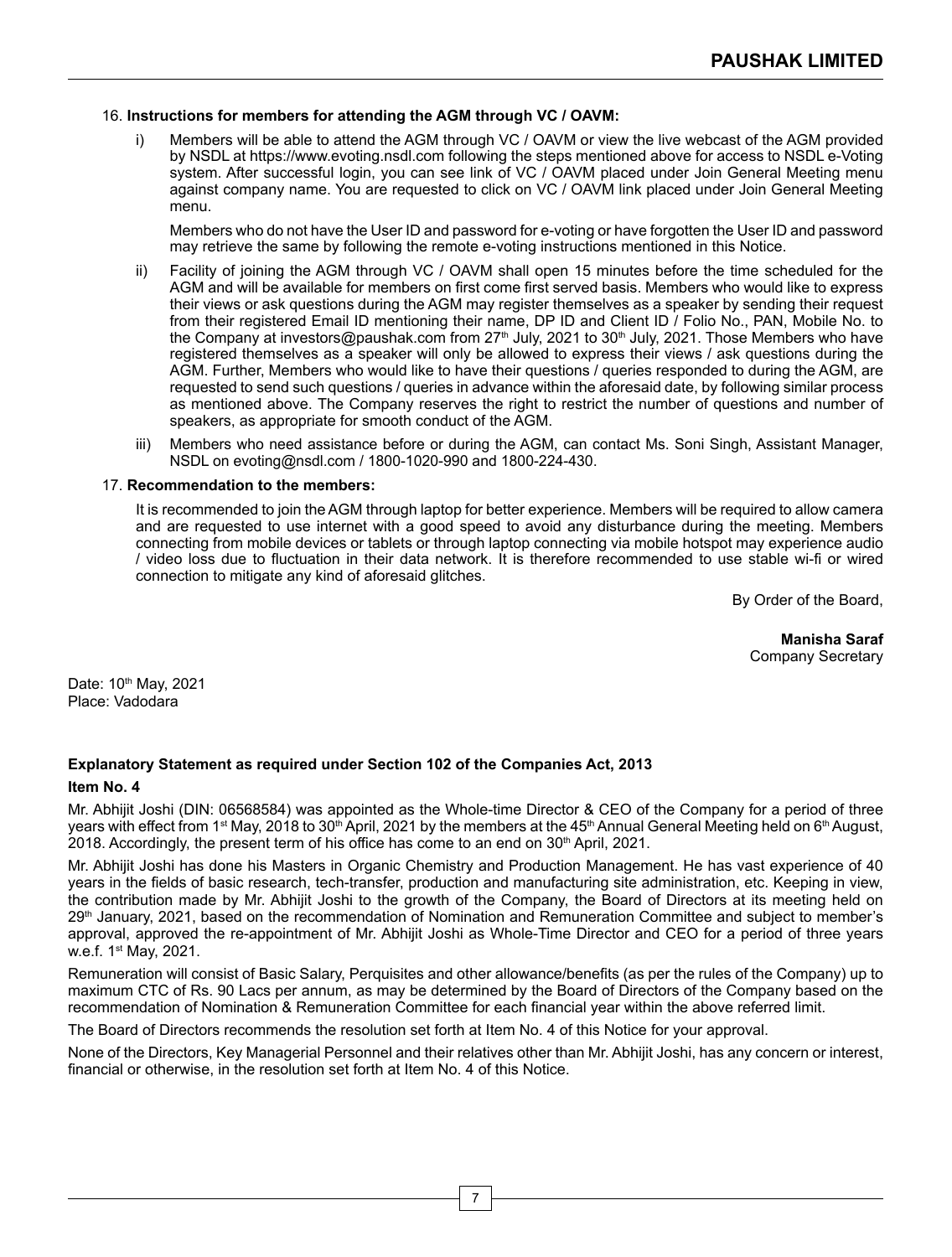## **Item No. 5**

Mr. Chirayu Amin (DIN: 00242549), Non-Executive Non-Independent Director of the Company would be attaining the age of 75 years on 4<sup>th</sup> December, 2021. In view of Regulation 17(1A) of the Securities and Exchange Board of India (Listing Obligations and Disclosure Requirements) Regulations, 2015, for the continuation of Mr. Chirayu Amin as a Non-Executive Director beyond 4<sup>th</sup> December, 2021, consent of the members would be required by way of a Special Resolution.

Mr. Chirayu Amin has rich and varied experience in the Industry and has been involved in the operations of the Company for over four decades. The Company has achieved stability and growth under his leadership, management and guidance and his continued services will be beneficial to the Company in the long run. It is in the interest of the Company to continue to avail his valuable expertise.

The Board of Directors at its meeting held on 10<sup>th</sup> May, 2021, based on the recommendation of Nomination and Remuneration Committee and subject to member's approval, approved the continuation of directorship of Mr. Chirayu Amin as a Non-Executive Non-Independent Director of the Company.

The Board of Directors recommends the resolution set forth at Item No. 5 of this Notice for your approval.

None of the Directors, Key Managerial Personnel and relatives thereof other than Mr. Chirayu Amin and Mr. Udit Amin and their relatives, have any concern or interest, financial or otherwise, in the resolution set forth at Item No. 5 of this Notice.

#### **Item No. 6**

The Company had obtained approval from its members by way of a Special Resolution passed at the 45<sup>th</sup> Annual General Meeting held on 6<sup>th</sup> August, 2018 enabling the Board of Directors to pay commission of upto 3% of the net profits of the Company, computed in accordance with the mechanism provided under Section 198 of the Companies, Act 2013 to Mr. Udit Amin (DIN: 00244235), Non-Executive Director for a period of 5 years w.e.f. the financial year ending 31<sup>st</sup> March, 2018.

Pursuant to Regulation 17(6)(ca) of the Securities and Exchange Board of India (Listing Obligations and Disclosure Requirements) Regulations, 2015, the Company is also required to obtain approval of shareholders by way of a special resolution, for approving the payment of the above referred remuneration.

Mr. Udit Amin's strategic direction with his expertise and experience across a wide spectrum of functional areas has contributed to the growth of the Company. In view of the above, it is necessary that adequate remuneration should be given to Mr. Udit Amin, Non-Executive Director of the Company for his time, attention and efforts.

The Board of Directors recommends the resolution set forth at Item No. 6 of this Notice for your approval.

None of the Directors, Key Managerial Personnel and relatives thereof other than Mr. Chirayu Amin and Mr. Udit Amin and their relatives, have any concern or interest, financial or otherwise, in the resolution set forth at Item No. 6 of this Notice.

## **Item No. 7**

In accordance with the provisions of Companies (Cost Records and Audit) Rules, 2014, the Company is required to get its cost records audited from a qualified Cost Accountant. The Board of Directors at its meeting held on 10<sup>th</sup> May, 2021, on the recommendation of the Audit Committee, approved the appointment and remuneration of M/s. Santosh Jejurkar & Associates, Cost Accountants, to conduct the audit of the cost records of the Company for the financial year 2021-22.

In terms of the provisions of Section 148 of the Act, read with the Companies (Audit and Auditors) Rules, 2014, the remuneration payable to Cost Auditor is required to be ratified by the members of the Company.

Accordingly, the Members are requested to ratify the remuneration payable to the Cost Auditor for the financial year 2021-22 as set out in the resolution for aforesaid services to be rendered by them.

The Board of Directors recommends the resolution as set forth at Item No. 7 of this Notice for your approval.

None of the Directors, Key Managerial Personnel and relatives thereof has any concern, interest, financial or otherwise in the resolution set forth at Item No. 7 of this Notice.

By Order of the Board,

**Manisha Saraf** Company Secretary

**Registered Office:** Alembic Road, Vadodara – 390 003 CIN: L51909GJ1972PLC044638 Tel: +91 265 2280550 Website: www.paushak.com Email ID: investors@paushak.com

Date: 10th May, 2021 Place: Vadodara